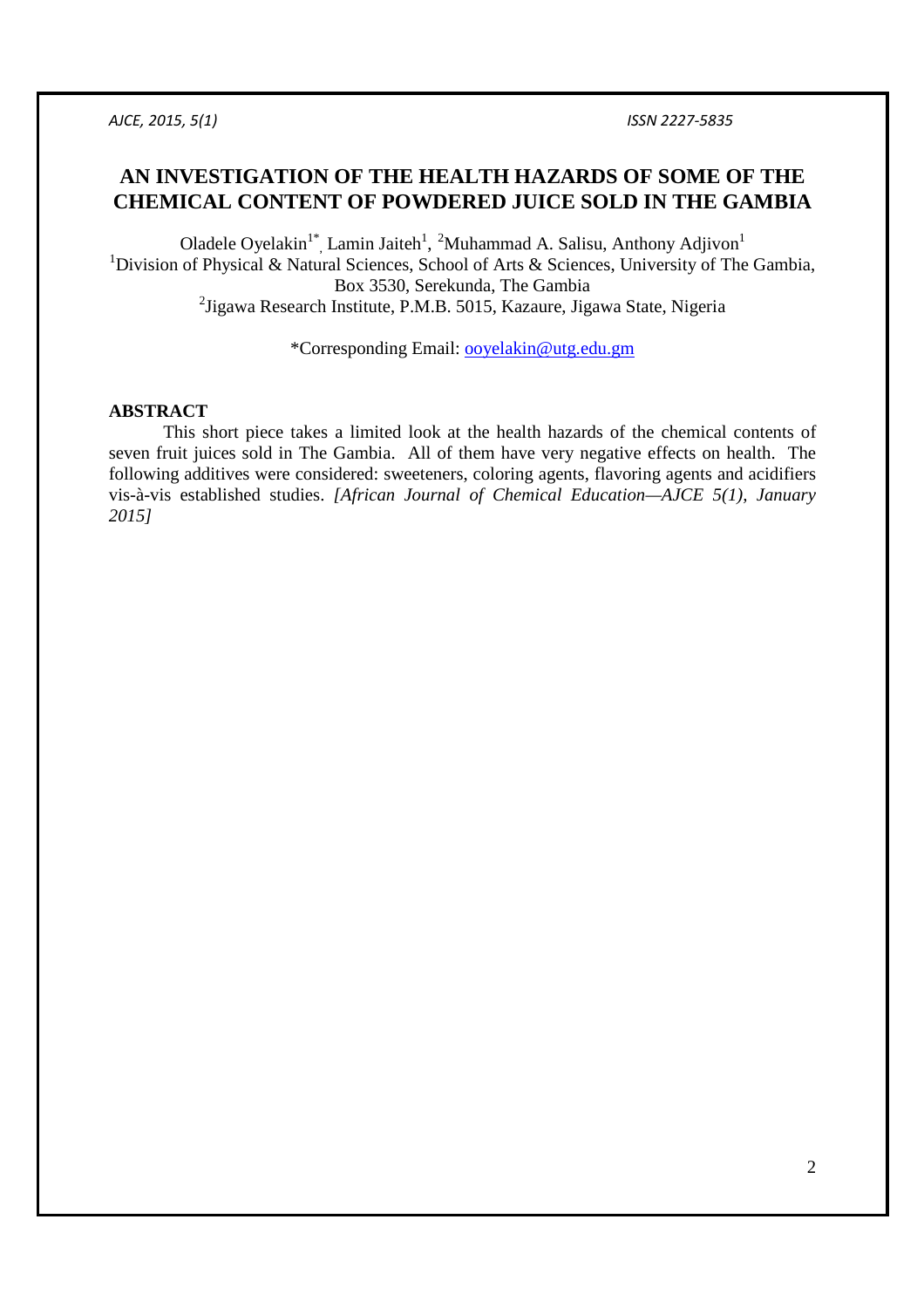## **INTRODUCTION**

Powdered fruit juices are sold and consumed all over The Gambia. They are very economical in the sense that from a small sachet of 100 grams, one can dilute the contents with a lot of water and obtain over a liter or more of juice. This makes them to be famous and popular among the population. However, all these contain food additives that are not known by the population. The Gambia has a low literacy rate (51.1%, age 15years plus) [1] and this may be blamed, in part, for the ignorance of the population *vis-à-vis* the content of these fruit juices and their effects on health. Further to this, many of these powdered juices are widely advertised using various media within the country.

This study aims to ascertain the bad effects that all the powdered fruit juices sold in The Gambia have on health. The study explored all the synthetic powdered juices sold in The Gambia.

The country is divided into six regions: Region One is the urban area (locally referred to as *The Kombos*), while the remaining Areas are regarded as the rural areas. All goods sold are imported through the urban area and then distributed to the rest of the country by merchants. With this in mind, the researchers purchased all the powdered fruit juices sold in Region One. The following were purchased: trix, foster clarks, mr cool, luminy, tiara, pop drink and aruzat. These brand substances have the following components:

### **Tiara**

Ingredients: Sugar, Acid (E 330), Sweeteners (E 951, E 952, E 950), Natural identical strawberry flavor, Anti-caking agents ( E 341, E551), Vitamin C, Acidity regulator( E331), Stabilizers (E 415), Colours ( E 171, E 102, E 110). **Trix** 

Ingredients: Sugars, Acidity regulator (citric acid, trisodium citrate), Maltodextrin, Sweeteners (aspartame, acesulfame-K), Anti-caking agents (tricalcium phosphate, silicon dioxide), Antioxidants (vitamin C), Stabilizers(guar gum), Orange flavor, colorants (sunset yellow, titanium dioxide, turmeric).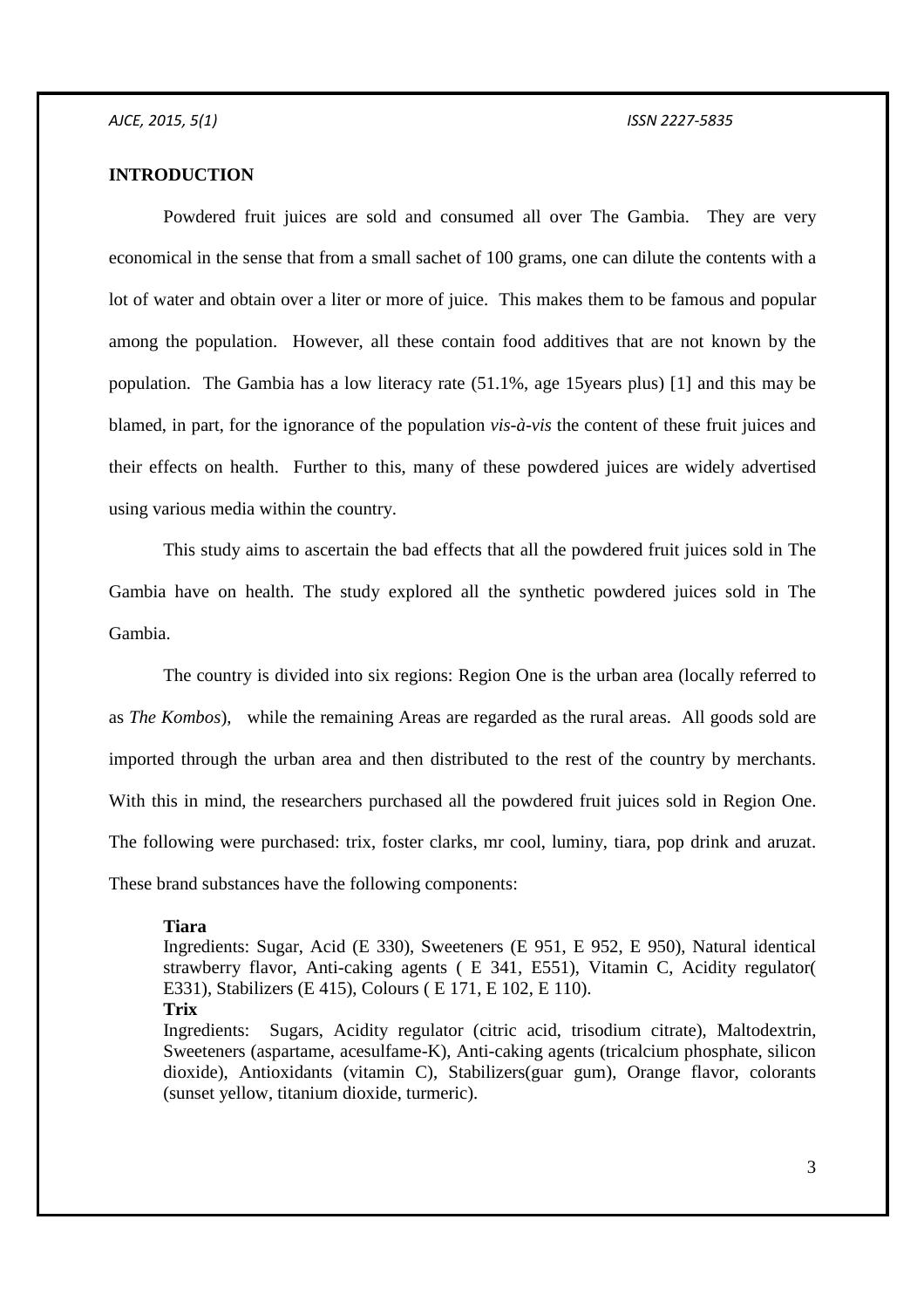#### **Mr. Cool**

Ingredients: Sugar, Acidifiers (citric acid E 330, trisodium citrate E 331), Ascorbic acid (vitamin C E300), Sweeteners (aspartame E 951, acesulfame- K E950), Natural identical flavor (coconut), Anti-caking agents (tricalcium phosphate E 341), Maltodextrin, Thickening agents (xanthan gum E 415), Colouring agents (tartrazin E 102, sunset yellow E 110).

## **Aruzat**

Ingredients: Sugar, Acidity regulators (citric acid, trisodium citrate), Maltodextrin, Natural identical fruit flavor, Anti-caking agents (tricalcium phosphate, silicon dioxide), Colorants (titanium dioxide, sunset yellow, tartrazin, carmosine), Natural cloudy carboxymethycellulose, Thickening agent (guar gum), Vitamin C, Sweeteners (aspartame, acesulfame-K).

### **Foster Clark's**

Ingredients: Sugar, Citric acid E 330, Natural identical and artificial berry flovor, sodium citrate E 331, Sweeteners (aspartame, asulfame-K), Colours (E 129, E 133), Calcium phosphate E 341, Vitamin C, Anti-caking agent E 551.

#### **Pop Drink**

Ingredients: Sodium cyclamate, Citric acid, Strawberry flavor, Carmoisine.

#### **Luminy**

Ingredients: Sugar, Acidity regulator, Citric acid(E 330), Maltodextrin, Sweeteners (aspartame E 951, acesulfame-K E 950), Thickeners (guar gum E 412), Vitamin C (E 300), Natural banana aroma, Colouring agents (tartrazine E 102, sunset yellow E 110), Clot prevention (tricalcium phosphate E 341).

The Gambia is almost completely encircled by Senegal except at the sea where it opens

up to the Atlantic Ocean. There are many porous borders and these are used for smuggling

virtually anything into and out of the country. Hence, the researchers would not rule out the

existence of a powdered juice or more found somewhere in the rural areas and not covered by

this study, probably because it is smuggled into the country through unofficial borders. No

laboratory work has been conducted in this study; it is purely literature-based.

#### **RESEARCH QUESTION, HYPOTHESES AND METHODOLOGY**

This study aims to answer only one question: Are the powdered fruit juices sold in The

Gambia injurious to health?

Alternatively, the following hypotheses were formulated: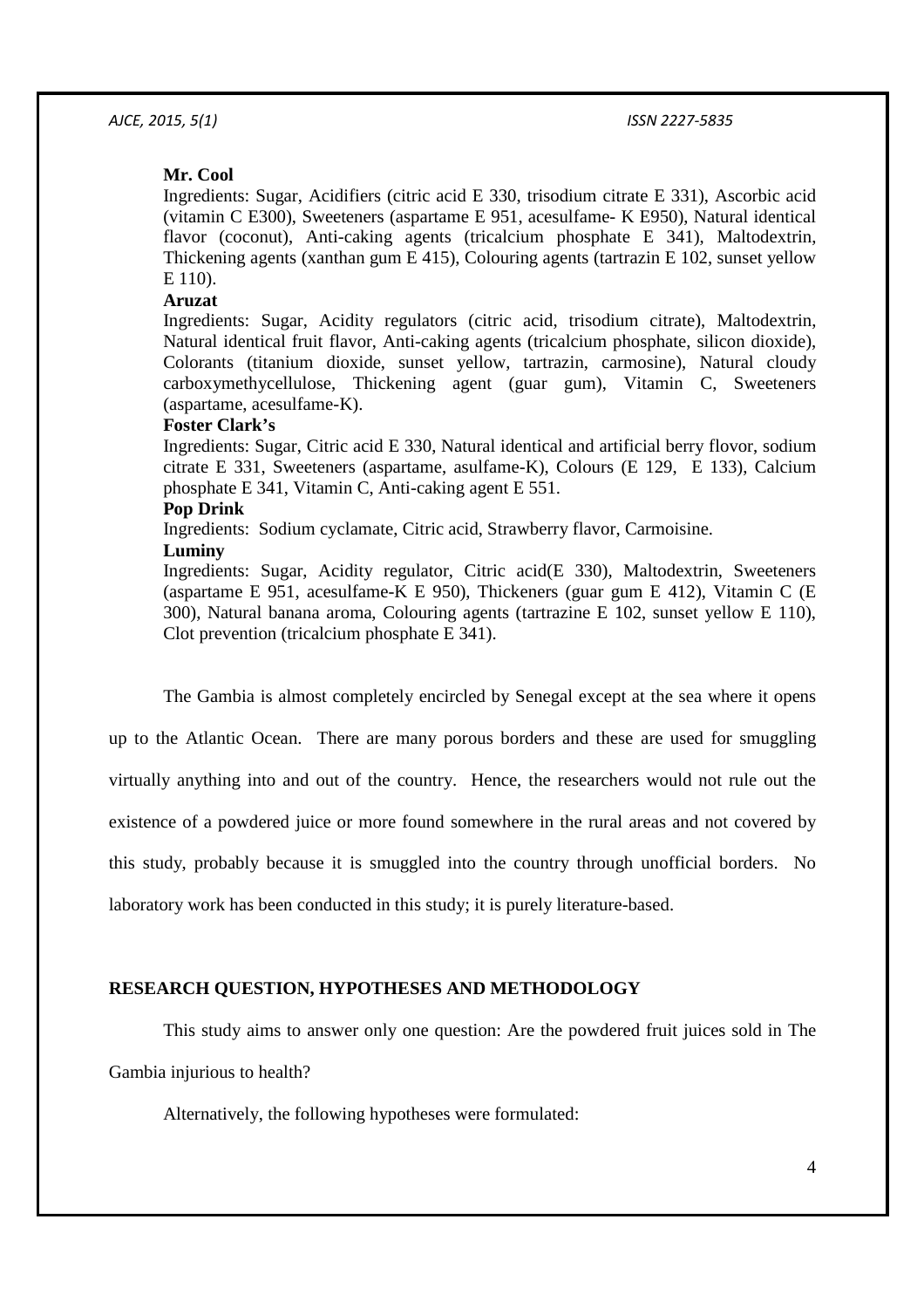- 1. The powdered fruit juices sold in The Gambia are bad for health.
- 2. The powdered fruit juices sold in The Gambia are responsible to a large extent for a lot of ill-health and death among the populace.

Researchers undertook a tour of all the local shops and supermarkets within the *Kombos.*  Names of all the powdered fruit juices sold in these shops and supermarkets were listed and then they were purchased. Their ingredients were listed and online resources were used to ascertain the effects that they have on health. The information obtained from the internet was based on toxicological studies already carried out by other researchers on the listed chemical ingredients.

#### **RESULTS AND DISCUSSIONS**

The food additives found in the synthetic powdered juice were grouped into: acidifier, sweetener, natural identical flavor, anticaking agent, thickening agent, coloring agent and antioxidant. A 'safe' food additive is one that has been certified by Food and Drug Administration (FDA) or some other regulatory body for low toxicity, degenerative illness, health benefit *etc* [2]. Some of the food additives banned by FDA and in some European Union (EU) countries like Norway, Sweden and Switzerland were found in the powdered juice investigated in this study.

The following chemical substances were found in the powdered juices that were purchased; they have been grouped according to their functions:

Acidifiers: trisodium citrate E-331, citric acid E-330, maltodextrin

Anticaking agents: tricalcium phosphate E-341

Antioxidants: ascorbic acid (vitamin C) E-300

Coloring agents: tartrazin E-102, sunset yellow E-110, carmosin E-122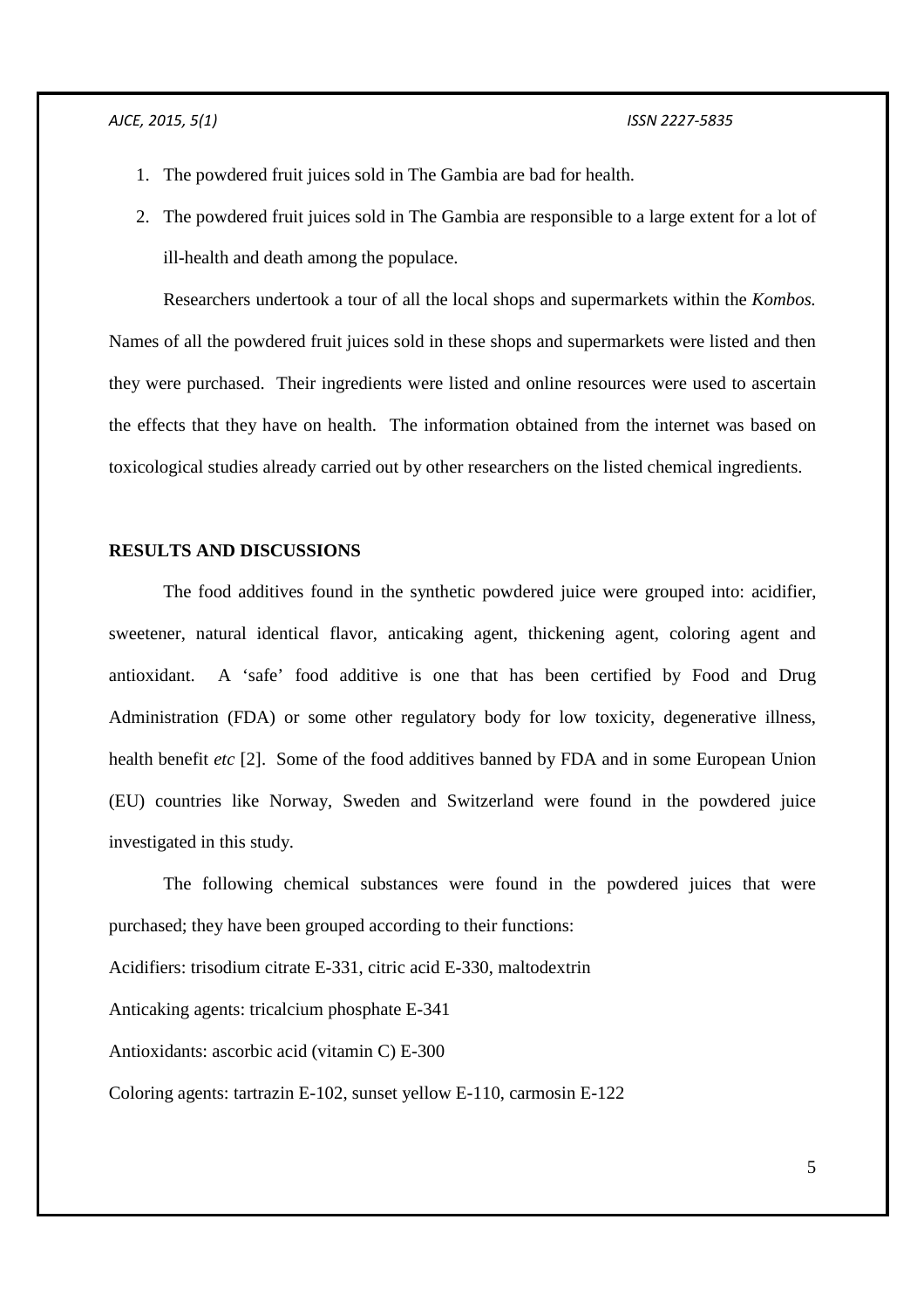Natural identical flavors: strawberry flavor, grape flavor, orange flavor, pineapple flavor Sweeteners: aspartame E-951, acesulfame-K E950, saccharin E-954(i) Thickening agents: xanthan gum E-415, guar gum E-412

Not all the above-listed additives were looked at by this study.

## **Health Hazards**

**Sweeteners**: With regard to this study, the researchers consulted existing literature and looked at the effects of aspartame, acesulfame and saccharin.

Aspartame raises the amount of phenylalanine in blood and brain [3]. Phenylalanine is an aminoacid used as a building block for proteins. When it is consumed in aspartame it can alter brain function significantly [4].

Acesulfame-K is not metabolized by the body [4]. Large amounts of this substance is clastogenic and genotoxic, this is according to a study carried out by Malaisse W.J. 1998 on mice. It was established that with a certain dose acesulfame interacts with DNA to produce genetic damage [6].

Saccharin is neither absorbed nor metablized by the body [4]; it is excreted unchanged *via* the kidneys. As a result of not being metabolized, the FDA considers it to be a safe food additive [4]. There are studies that show positive and negative results, including potential to induce cancer in rats, dogs and humans [7]. These studies involve exposure to the substance at different stages of development of the organism. In the case of rats, exposure to diets containing 5% to 7.5% from time of conception to death showed an increased frequency of urinary bladder, especially in males. In countries like Canada and United States food products containing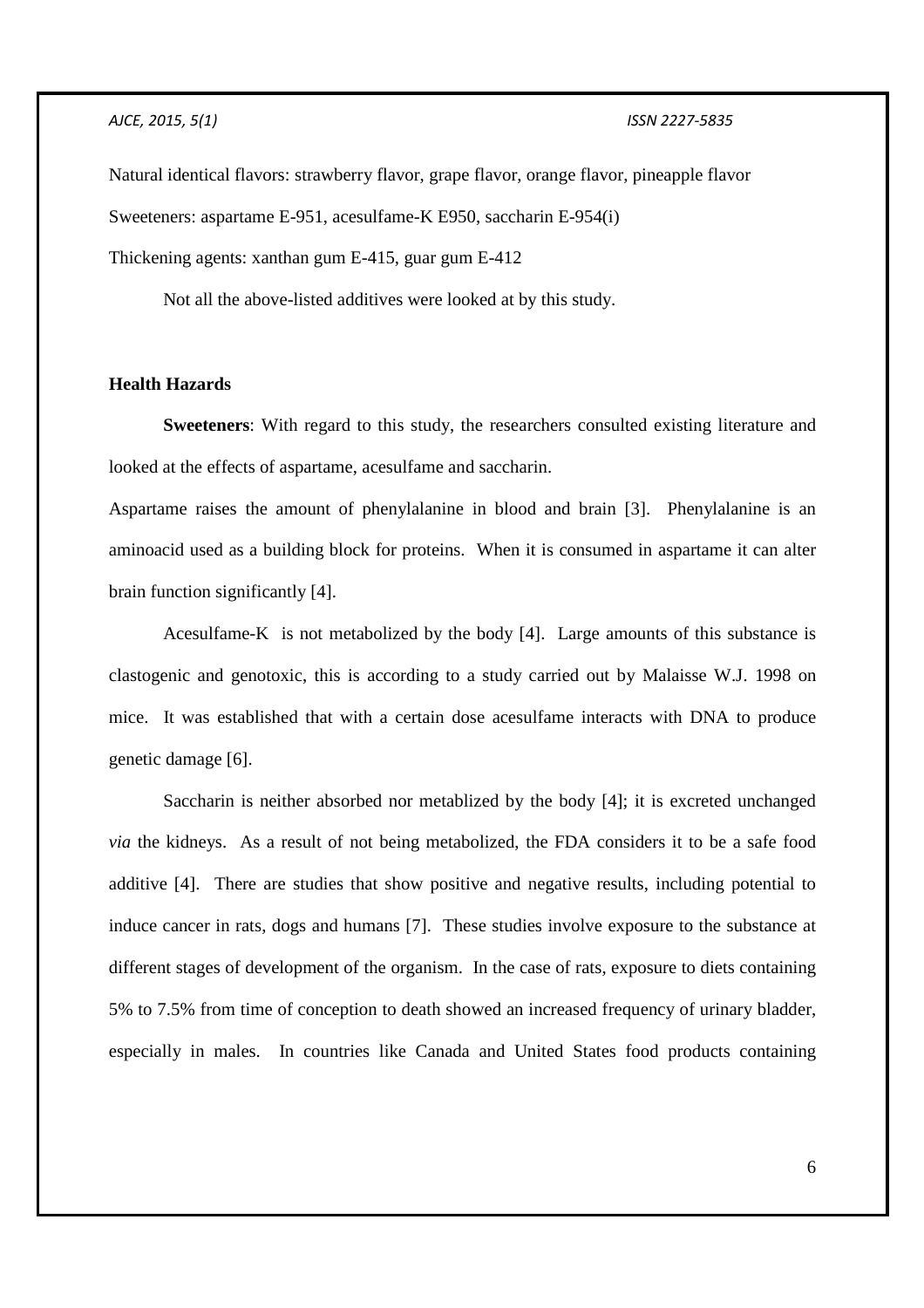saccharin are required to carry a warning label that says: saccharin is a potential cancer causing agent [8]. In The Gambia no such labels were seen by the researchers in this study.

## **Color Additives**

Tartrazine is an azobenzene (an artificial yellow). When ingested it is reduced to an aromatic amine which is highly sensitive. Its main metabolite identified till date is sulfanylic acid [9]. This substance produces these reactions in the body: urticarial (skin rash), rhinitis (runny nose), asthma, purpura (purple skin bruising) and systematic anaphylaxis (shock). According to Science [29] these reactions are more common in people with asthma or sensitivity to aspirin.

According to a study carried out on rats by Hassan [10], depending on dosage, age, gender, nutritional status, genetic factor and long term exposure to low doses, the following were observed: chromosomal aberrations.

Sunset yellow: this has other names: orange yellow S and yellow 6. It is synthetic coal tar and azo dye. It is used in fermented foods that must be heat treated. Consumption of this substance in food causes hives, runny nose, nasal congestion, allergies, hyperactivity, abdominal pain, nausea and distaste in food. When ingested in amounts that are higher than would be consumed by humans, it was found that it caused an increase in the incidence of tumors and chromosomal damage [11]. For individuals with sensitivity to aspirin, Zach Harmon [12] showed that sunset yellow causes allergic reactions.

Starting from July 2010 these color additives were banned by the European Union Food Standards Agency from food products: tartrazine, sunset yellow, allura red, brilliant blue, indigo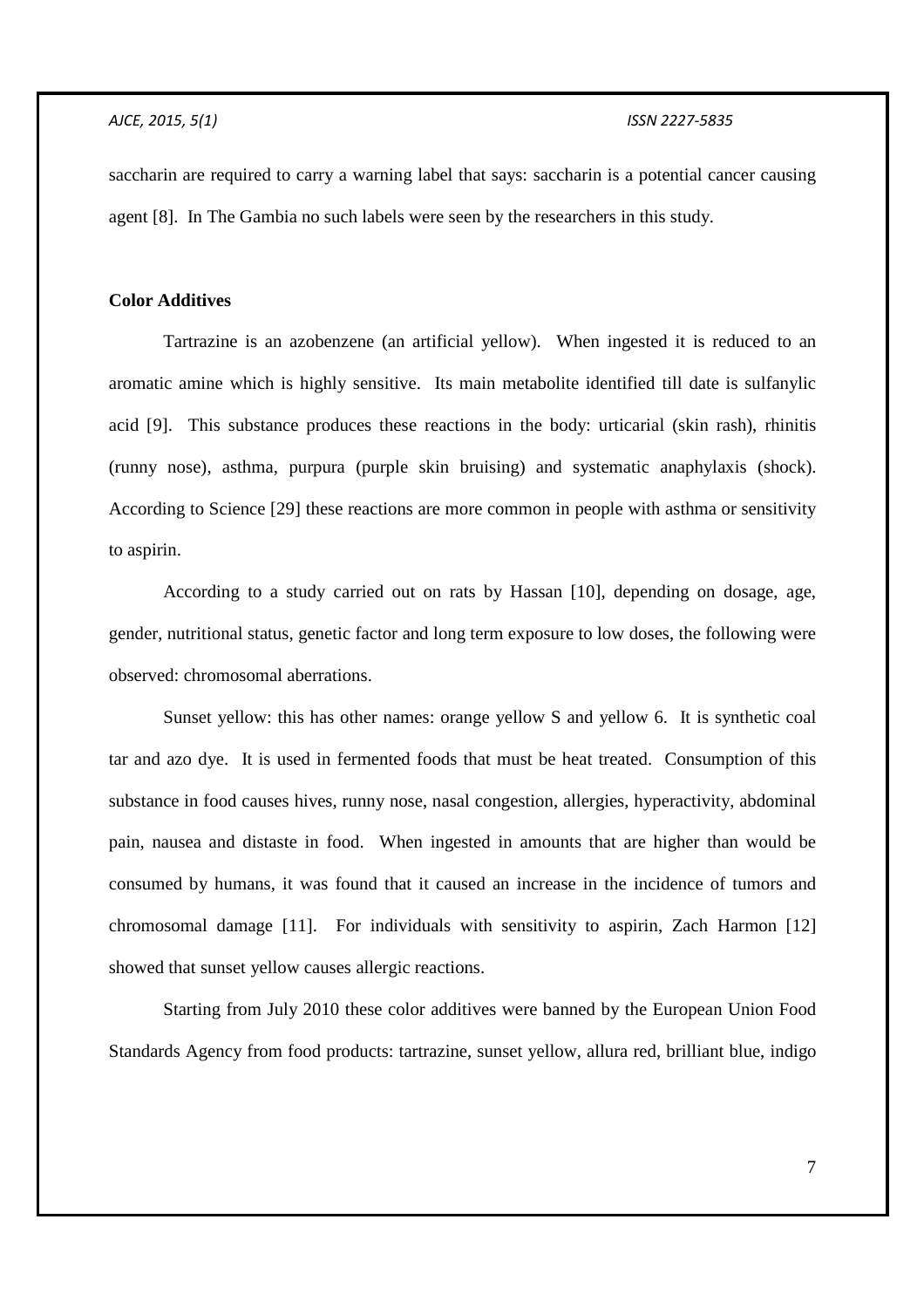tine and erythrosine [13]. It is interesting to see that they are still being imported into The Gambia.

## **Artificial Flavors**

According to the National Centre for Health Statistics, Hyattsville, USA, artificial flavors contribute to good health. They reduce the risk of heart attacks by preventing blood clots [14]. Artificial flavors contain salicylates; these are chemical cousins of aspirin. Aspirin is known to reduce the risk of heart attacks by preventing blood clots [14]. On the other hand, Keener [15] found that these chemicals are carcinogenic, neurotoxic, are responsible for hyperactivity disorders (attention deficit disorders and attention deficit hyperactivity disorder) and food allergies.

Artificial flavorings are difficult to study because they are a cocktail of very many chemicals and their recipes are kept as corporate secrets among many food industries; this is according to Harmon [12] and is the reason advanced for the FDA not been able to study them. An instance of this is synthetic strawberry flavor which consists of fifty-nine different ingredients; some flavorings consist of hundreds [12]. Along with this is the fact that there is a lot of uncertainty and risk in creating these artificial flavors and consuming them. If someone is allergic to certain manufactured food, it may be that he is allergic to certain chemical(s) in the flavoring agent added. With this comes the possibility of exposure to new chemicals everyday; and the body may not be used to handling these substances. So it is possible to have two situations: one in which an individual does not react to a natural flavoring and a second one in which the same individual has a reaction to an artificial flavoring.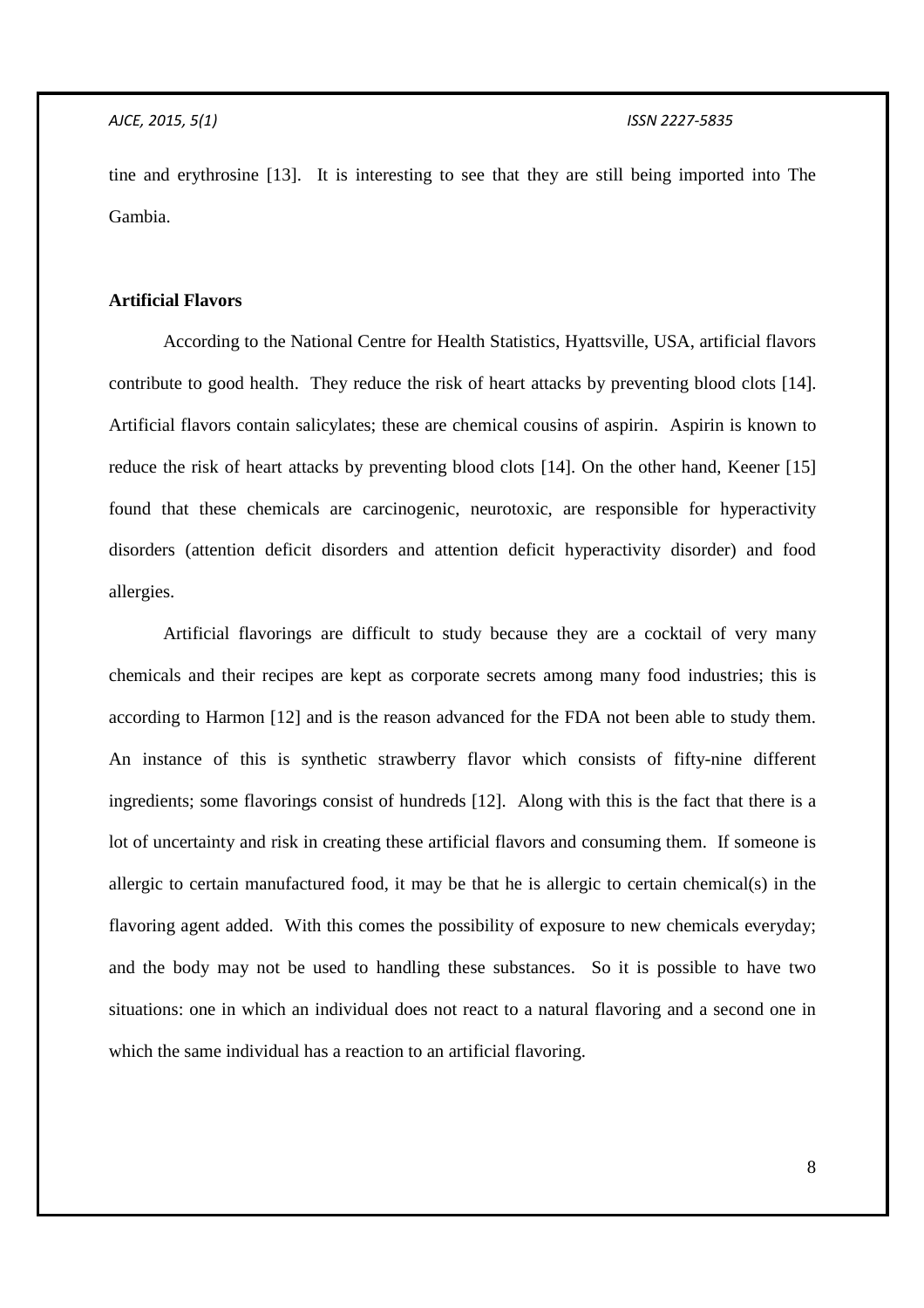## **Acidifiers**

Citric acid stands out among all the acidifiers. It is a weak acid found as a natural preservative in acid or sour foods (soft drinks) [16]. The European Union allows citric acid to be added as an acidifier (acid regulator) in fruit juice; 3g per kilogram for fruit juice [17]. Excess consumption of the acid leads to dental corrosion, muscle twitching or cramps, swelling, weight gain, fatigue, mood charges, rapid and shallow breathing [17].

Dickens [25] found that cancerous tissues contain a lot more citric acid in associated body fluids than normal. This acid has also been blamed for modulating pulmonary hypertension, this, according to a study on pulmonary hypertensive chickens orally exposed to the substance for 45days [18]. Studies on rats [19] showed an increase in enzyme activity, organ weights, especially kidneys and an overall decrease in body weight compared to a control group used in the study.

Modern day use of citric acid is based on 1973 guidelines which considers it be a safe food additive and harmless; this is according to the FDA 2010. In line with this is the unrestricted use of the substance [21]. On the other hand, some countries describe it as 'the most dangerous cancerous' additive. They have given it the nickname *E poisons in food*.

## **CONCLUSIONS AND RECOMMENDATIONS**

All the chemicals listed from the labels are consumed in The Gambia and considering the health hazards discovered by review of scientific literature, one cannot deny the fact that these substances are harming the population in one way or the other. How many avoidable deaths can be ascribed to the consumption of these chemicals? Some, no doubt!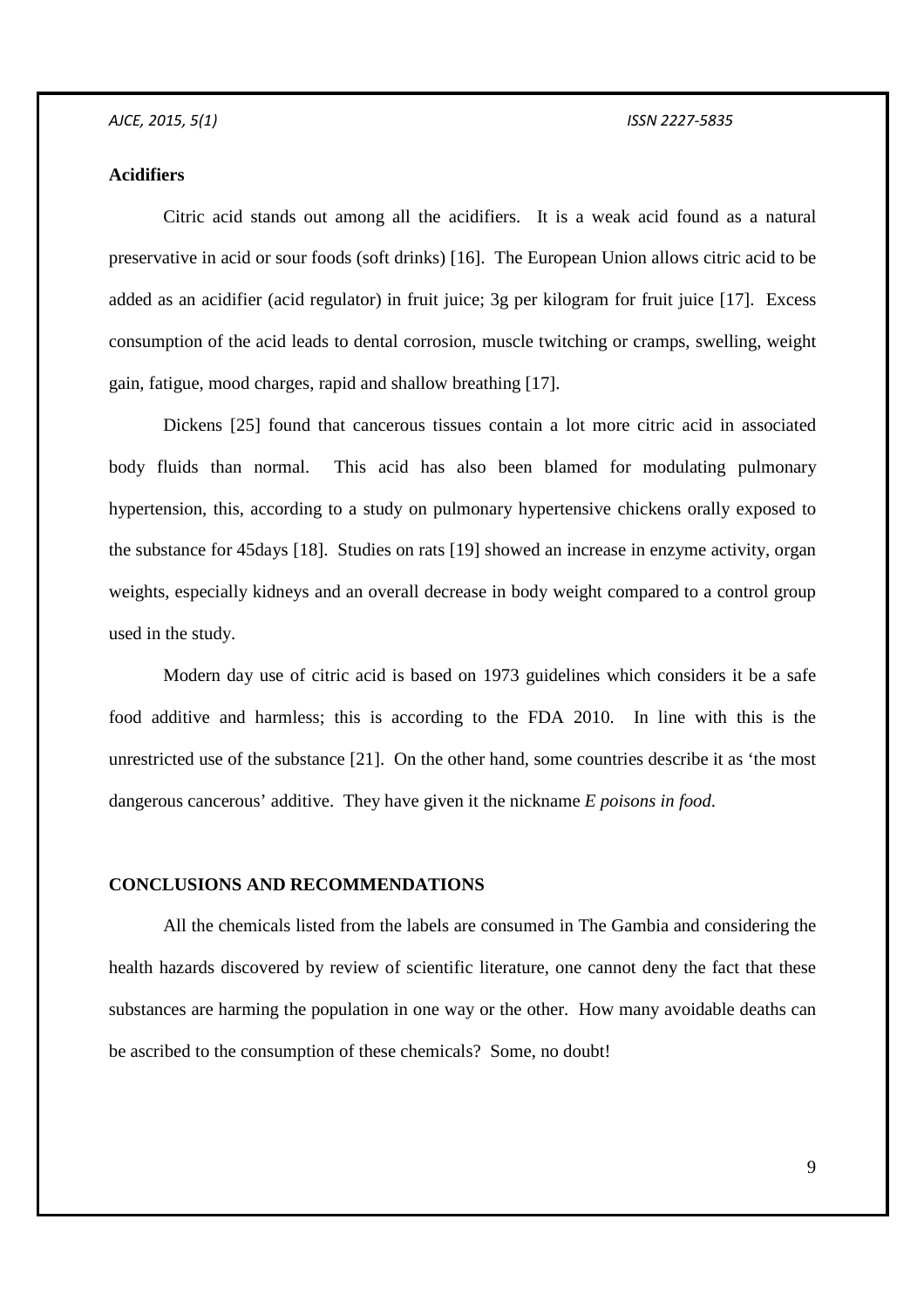There are no laboratories within the country to analyze for these chemical substances; this may be one reason why they continue to be imported. Even if their presence were detected, is the appropriate government agency aware of the health effects of these substances? Is the awareness of enough concern to ban their importation?

There is thus a need to setup laboratories to analyze these dangerous food additives in imported foods. This should go hand-in-hand with the enforcement of regulation to stop their importation. All the additives that have been banned in the EU and are still being imported should also be banned. If they have already been banned in those countries, there must be a reason for it especially considering the fact these countries have well-equipped laboratories.

The Gambia may not be in a position to understand and validate the reason. Further to this, safer and natural alternatives could be explored. For example, in the use of sweeteners, stevia has been found to be a safer option. According to New York University Medical Center, stevia helps with hypertension and diabetes. This is a better substitute considering the carcinogenic effects of the sweeteners studied in this study.

There is need to enforce the labeling of food products that contain hazardous chemicals, with a warning. For example, as seen earlier: "In countries like Canada and United States food products containing saccharin are required to carry a warning label that says*: saccharin is a potential cancer causing agent*". With this kind of labeling in The Gambia the researchers in this study are of the opinion that consumers would be able to make an informed decision.

A safer and less injurious option would be for the government to adopt the use of the contemporary synthetic products in use in the EU. The banned additives must have been replaced by 'safer' options; these safer options should be used in The Gambia.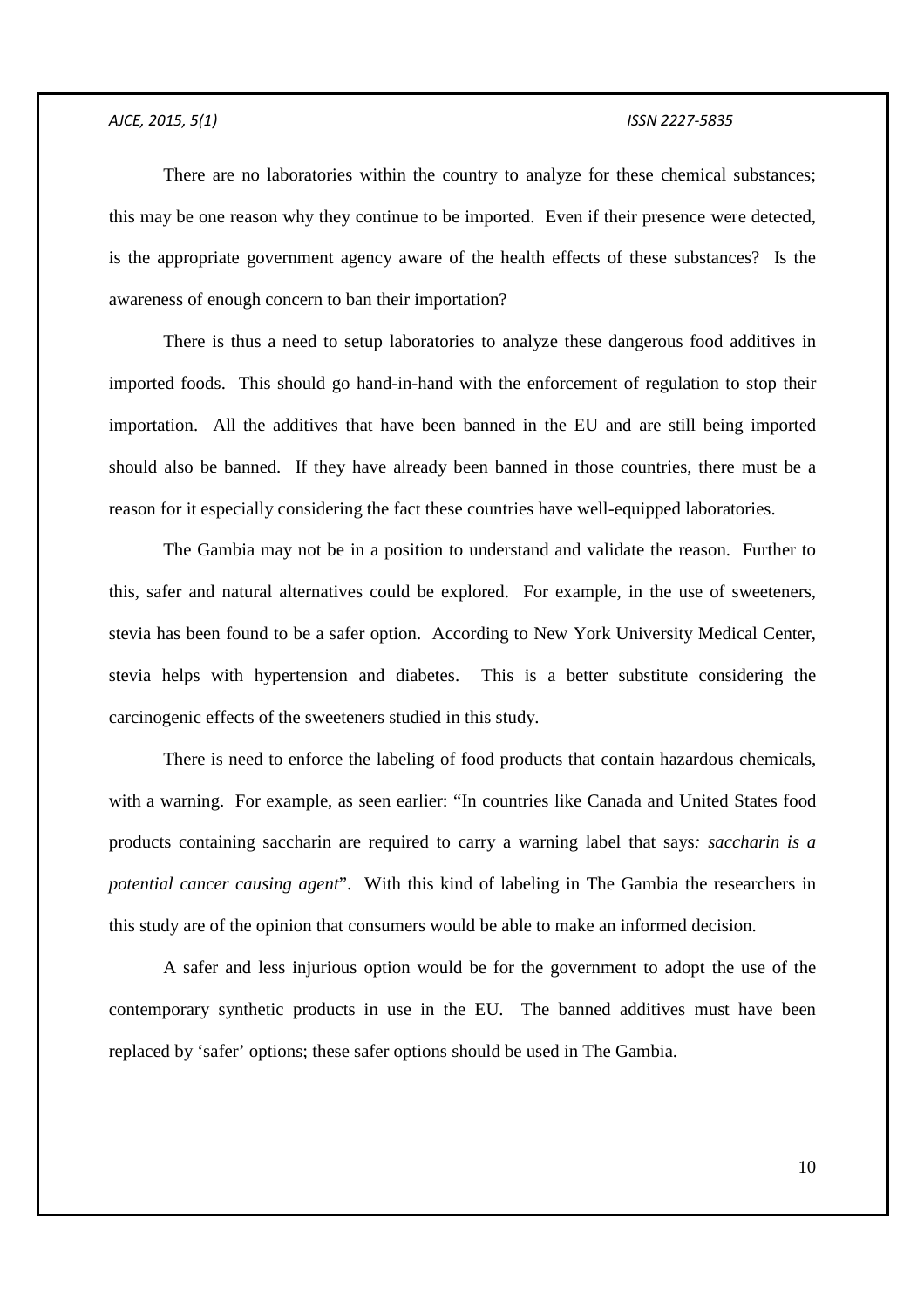It is the considered opinion of the researchers that if the same synthetic products can be

found in other African countries, then one can easily conclude that some medical harm is also

being done to the populace, and as such something needs to be done as a matter of urgency.

More importantly, we believe that the young generation should be taught in schools and

colleges about the dangers of the use of these chemicals as part of their regular chemical

education programs.

## **REFERENCES**

- 1. http://www.indexmundi.com/the\_gambia/literacy.html
- 2. Kilic, C.G. (2012) The Safety Assessment of Food Additives by Reproductive and Developmental Toxicity Studies. *Food Additive* Rijeka: INTECH.
- 3. Wurtman, T. J. (1987). Possible Neurologic Effects of Aspartame a Widely Used Food Additive. *Environmental Health Perspectives*, 53-57.
- 4. Christina R. Whitehouse, J. B. (2008). The potential Toxicity of Artificial Sweeteners. *AAOHN Journal*, 251-261
- 5. Malaisse WJ, V. A.-L. (1998). Effects of Artificial Sweetener on Insulin release and Catimic Fluxes in Rat Pancreatic Islet. *Cell Signal*, 727-733
- 6. Mukherjee, Chakrabarti, A. a., & J. (1997). In vivo cytogenetic studies on mice expose to acesulfame-K a non-nutritive sweetener. *Food and Chemical Toxicology*, 1177-1179
- 7. Arnold, D. (1983). Two-generation Saccharin bioassays. *Environmental Health Perspectives*, 27-36.
- 8. http://www.feingold.org/artificial flavors.htm/
- 9. Chung, K. a. (1992). Mutagenicity of azo dyes: Structure activity relationship. *Mutat*. *Res*., 201-220
- 10. Hassan, G. (1990). Effects of synthetic coloring additives on DNA damage and chromosomal aberration of rats. *Arab Journal Biotechnology*, 13-24
- 11. FAO JECFA, M. 5. (2008). Joint FAO/WHO Expert Committee on Food Additives 69th meeting 2008. *Compendium of Food Additive Specification*, pp. 1 - 141. Food and Agriculture Organization of the United Nations.
- 12. Zach Harmon, J. M. (2011). Defining Natural Foods for the University of Colorado at Boulder's Dining Services. 1-32.
- 13. Jacobson, M.F. (2010, July 10). Centre for Science in the Public Interest. Retrieved from In Europe Dyed Food Get Warning Labels, http://www.cpsinet.org/new/201007201.html
- 14. Kershner, I. a. (1996). "Now Eat Your Artificial Flavors, Sonny. San Francisco, The New York Times.
- 15. http://www.foodsafetyprofessional.com/keenerhazards.pdf
- 16. Maddeleri, K. E. (2010, December 13). Turkish Society of Toxicology. Retrieved from Turkish Society of Toxicology: http://www.turktox.org.tr/gida/fr.1-link.html